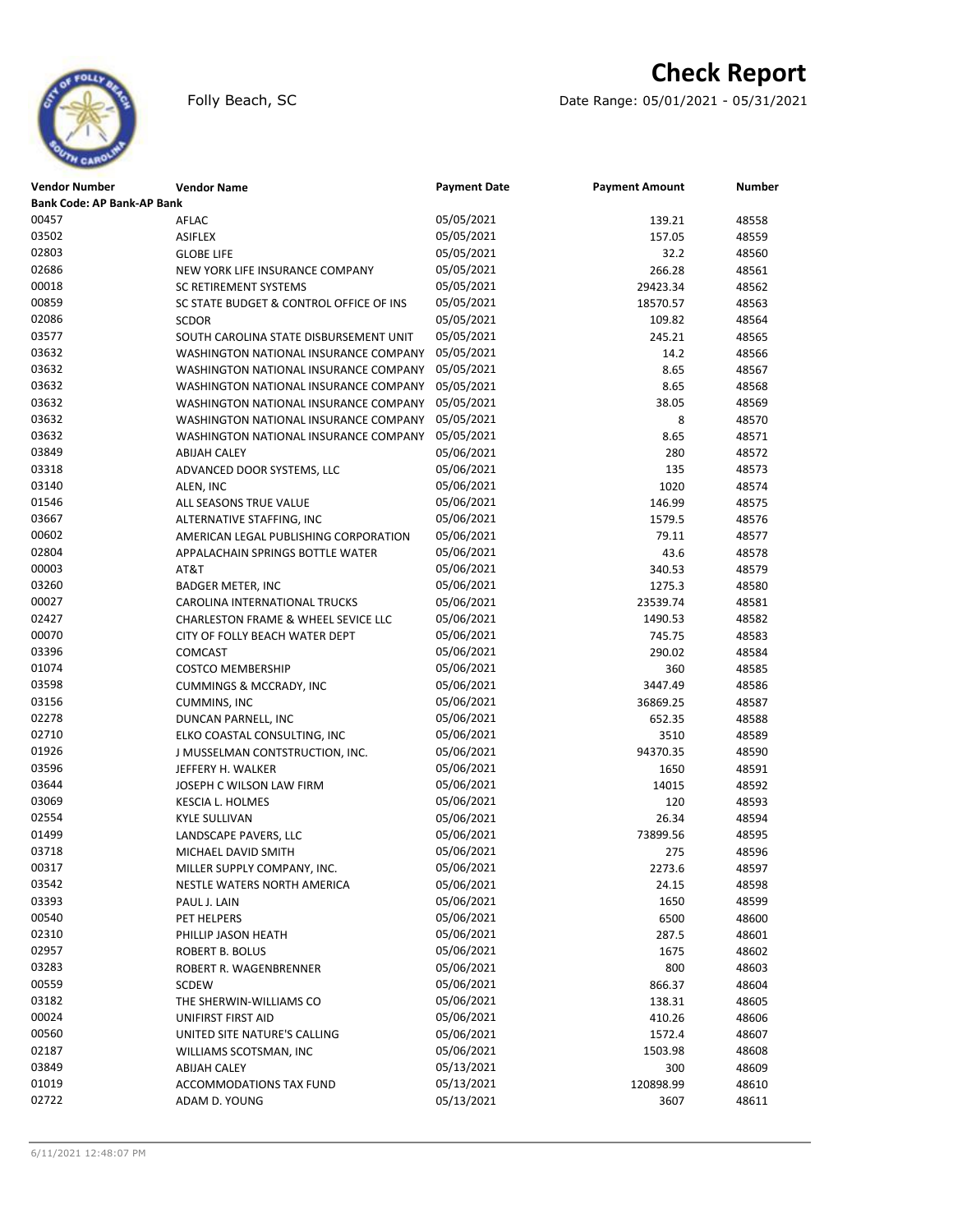### **Check Report Date Range: 05/01/2021 - 05/31/2021**

| <b>Vendor Number</b> | <b>Vendor Name</b>                       |                          | Payment Date Payment Typ Payment Amount | Number         |
|----------------------|------------------------------------------|--------------------------|-----------------------------------------|----------------|
| 00342                | ADVANCE AUTO PARTS                       | 05/13/2021               | 61.53                                   | 48612          |
| 03667                | ALTERNATIVE STAFFING, INC                | 05/13/2021               | 1624.5                                  | 48613          |
| 02072                | AT&T                                     | 05/13/2021               | 402.05                                  | 48614          |
| 01915                | AT&T                                     | 05/13/2021               | 101.15                                  | 48615          |
| 03278                | <b>BARRY CAMPBELL</b>                    | 05/13/2021               | 100                                     | 48616          |
| 02006                | <b>BB&amp;T FINANCIAL, FSB</b>           | 05/13/2021               | 17367.34                                | 48617          |
|                      | **Void**                                 | 05/13/2021               | 0                                       | 48618          |
|                      | **Void**                                 | 05/13/2021               | 0                                       | 48619          |
|                      | **Void**                                 | 05/13/2021               | 0                                       | 48620          |
|                      | **Void**                                 | 05/13/2021               | 0                                       | 48621          |
|                      | **Void**                                 | 05/13/2021               | 0                                       | 48622          |
| 03710                | <b>BLACK MULE PRINT SERVICES</b>         | 05/13/2021               | 549.27                                  | 48623          |
| 00007                | CEL OIL PRODUCTS CORP                    | 05/13/2021               | 962.96                                  | 48624          |
| 00316                | <b>CHARLESTON WATER SYSTEM</b>           | 05/13/2021               | 61398.7                                 | 48625          |
| 02931                | CITY OF FOLLY BEACH TVPC                 | 05/13/2021               | 55799.53                                | 48626          |
| 02785                | CONSOLIDATED PIPE & SUPPLY CO            | 05/13/2021               | 35.97                                   | 48627          |
| 03282                | DOCTORS CARE, PA                         | 05/13/2021               | 477                                     | 48628          |
| 03674                | DORSEY TIRE COMPANY, INC                 | 05/13/2021               | 469.1                                   | 48629          |
| 00015                | <b>JAMES ISLAND PSD</b>                  | 05/13/2021               | 37580.78                                | 48630          |
| 00015                | JAMES ISLAND PSD                         | 05/13/2021               | 10795.02                                | 48631          |
| 01260                | JOHNSON CONTROLS FIRE PROTECTION, LP     | 05/13/2021               | 437.43                                  | 48632          |
| 03536                | <b>KEITH NELSON</b>                      | 05/13/2021               | 165                                     | 48633          |
| 03069                | <b>KESCIA L. HOLMES</b>                  | 05/13/2021               | 140                                     | 48634          |
| 03573                | MAIDS OF CHARLESTON, LLC                 | 05/13/2021               | 3132.1                                  | 48635          |
| 03860                | <b>MARY ANN GASPER</b>                   | 05/13/2021               | 14.9                                    | 48636          |
| 03718                | MICHAEL DAVID SMITH                      | 05/13/2021               | 145                                     | 48637          |
| 03857                | MIKE FLINT                               | 05/13/2021               | 134.64                                  | 48638          |
| 03858                | MIKE MCHALE                              | 05/13/2021               | 80                                      | 48639          |
| 00395<br>01464       | MOBILE COMMUNICATIONS AMERICA, INC       | 05/13/2021<br>05/13/2021 | 95<br>201.04                            | 48640<br>48641 |
| 03859                | <b>MOTOROLA</b><br><b>NAN MCLAUGHLIN</b> | 05/13/2021               | 2198.6                                  | 48642          |
| 02969                | PALMETTO CLEARING & GRADING              | 05/13/2021               | 790.25                                  | 48643          |
| 03393                | PAUL J. LAIN                             | 05/13/2021               | 1100                                    | 48644          |
| 00227                | PITNEY BOWES - PURCHASE POWER            | 05/13/2021               | 1000                                    | 48645          |
| 00045                | PRIORITY LANDSCAPING                     | 05/13/2021               | 550                                     | 48646          |
| 03527                | RAYMOND LLOYD                            | 05/13/2021               | 12.99                                   | 48647          |
| 03149                | <b>READ'S UNIFORMS INC</b>               | 05/13/2021               | 111.15                                  | 48648          |
| 00016                | RICOH USA, INC                           | 05/13/2021               | 293.2                                   | 48649          |
| 00016                | RICOH USA, INC                           | 05/13/2021               | 202.33                                  | 48650          |
| 02957                | ROBERT B. BOLUS                          | 05/13/2021               | 1450                                    | 48651          |
| 02160                | SC MUNI INSURANCE TRUST                  | 05/13/2021               | 13.18                                   | 48652          |
| 03725                | SCA OF SC, LLC                           | 05/13/2021               | 1200                                    | 48653          |
| 00559                | SCDEW                                    | 05/13/2021               | 282.13                                  | 48654          |
| 01863                | SCDHEC / OCRM                            | 05/13/2021               | 250                                     | 48655          |
| 01210                | <b>SEGRA</b>                             | 05/13/2021               | 2409.34                                 | 48656          |
| 03533                | SOUTH CAROLINA BOARD OF PHARMACY         | 05/13/2021               | 140                                     | 48657          |
| 00024                | UNIFIRST FIRST AID                       | 05/13/2021               | 149.8                                   | 48658          |
| 03565                | UNITED RENTALS                           | 05/13/2021               | 1361.89                                 | 48659          |
| 01185                | <b>VERIZON WIRELESS</b>                  | 05/13/2021               | 1516.69                                 | 48660          |
| 02787                | <b>VIEO DESIGN LLC</b>                   | 05/13/2021               | 97                                      | 48661          |
| 03408                | <b>WEST PUBLISHING CORPORATION</b>       | 05/13/2021               | 312.45                                  | 48662          |
| 03211                | ZW USA INC                               | 05/13/2021               | 5039.4                                  | 48663          |
| 00457                | AFLAC                                    | 05/19/2021               | 139.21                                  | 48664          |
| 03502                | <b>ASIFLEX</b>                           | 05/19/2021               | 165.82                                  | 48665          |
| 02803                | <b>GLOBE LIFE</b>                        | 05/19/2021               | 32.2                                    | 48666          |
| 02686                | NEW YORK LIFE INSURANCE COMPANY          | 05/19/2021               | 266.28                                  | 48667          |
| 00018                | SC RETIREMENT SYSTEMS                    | 05/19/2021               | 29598.57                                | 48668          |
| 00859                | SC STATE BUDGET & CONTROL OFFICE OF INS  | 05/19/2021               | 21467.95                                | 48669          |
|                      | **Void**                                 | 05/19/2021               | 0                                       | 48670          |
| 02086                | <b>SCDOR</b>                             | 05/19/2021               | 116.5                                   | 48671          |
| 03577                | SOUTH CAROLINA STATE DISBURSEMENT UNIT   | 05/19/2021               | 245.21                                  | 48672          |